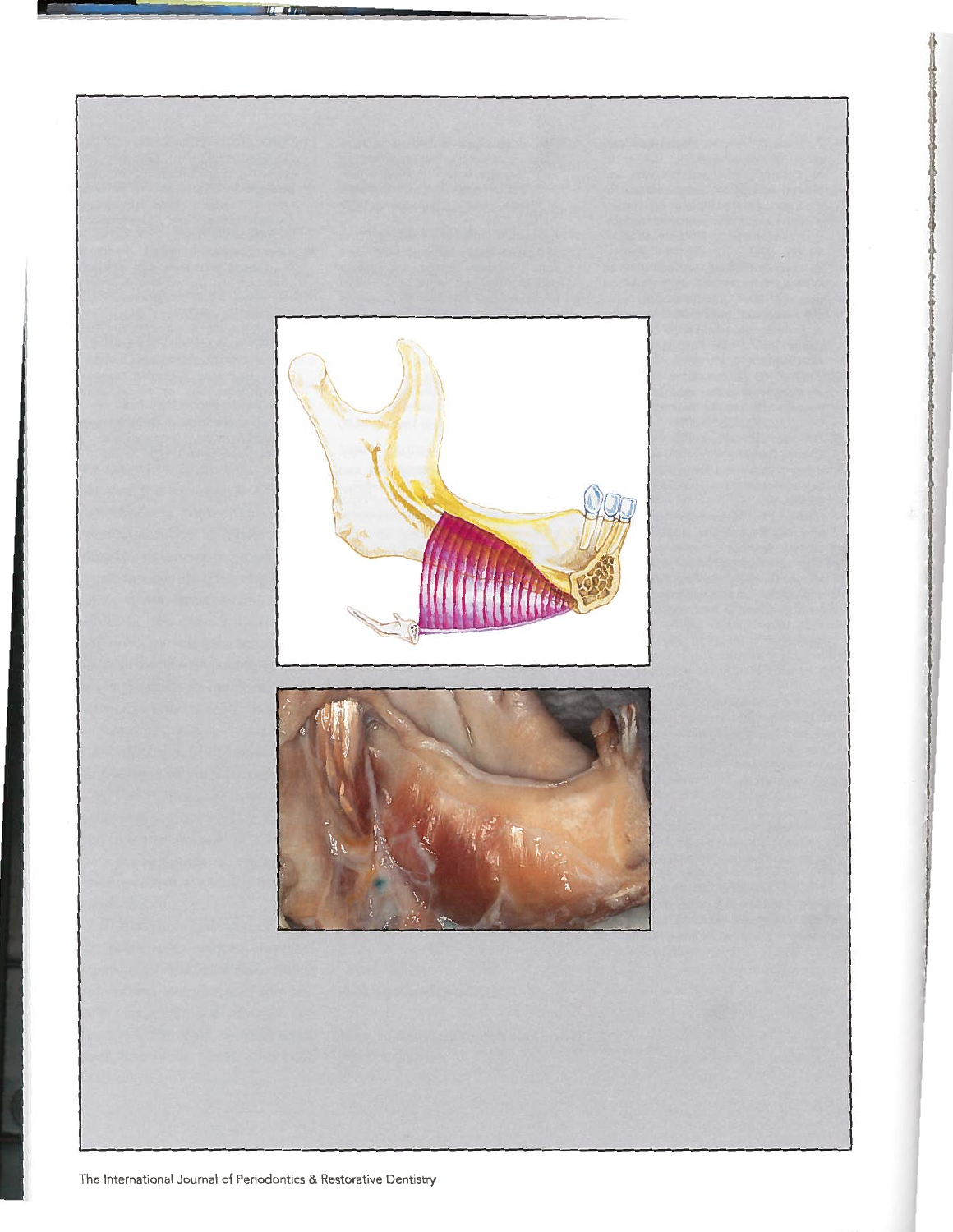# **Effectiveness of Two Different Lingual Flap Advancing Techniques for** Vertical Bone Augmentation in the Posterior Mandible: A Comparative, Split-Mouth Cadaver Study



Istvan Urban, DMD, MD<sup>1</sup>/Hannes Traxler<sup>2</sup> Miguel Romero-Bustillos, DDS<sup>3</sup>/Sandor Farkasdi, DDS<sup>4</sup> Barry Bartee, DDS, MD<sup>5</sup>/Gabor Baksa<sup>6</sup> Gustavo Avila-Ortiz, DDS, MS, PhD<sup>7</sup>

Vertical ridge augmentation in the posterior mandible is a technique-sensitive procedure that requires adequate anatomical knowledge and precise surgical skills to minimize the risk of complications. One of the most important but also challenging aspects of the surgical technique is proper flap management to allow for passive flap closure and reduce the chances of postoperative complications affecting deep anatomical spaces. This article presents a detailed description of a novel lingual flap advancement technique and its validation via a split-mouth, comparative study using a cadaver model. A total of 12 fresh cadaver heads presenting bilateral posterior mandibular edentulism were selected. Sides were randomized to receive a classic lingual flap release technique (control) or the modified technique presented here, which involves the intentional preservation of the mylohyoid muscle attachment to the mandible. Vertical flap release was measured at three different zones using standard forces. The mean difference between the test and control group in zones I (retromolar pad area), II (middle area), and III (premolar area) was  $8.273 \pm 1.794$  mm (standard error of the mean [SEM] = 0.5409 mm),  $10.09 \pm 2.948$  mm (SEM = 0.8889 mm), and  $10.273 \pm 2.936$  mm (SEM = 0.8851 mm), respectively, reaching very strong statistical significance (P <.0001) in all three zones. Int J Periodontics Restorative Dent 2018;38:35-40. doi: 10.11607/prd.3227

<sup>1</sup>Assistant Professor, Graduate Implant Dentistry, Loma Linda University, Loma Linda, California, USA; Urban Regeneration Institute, Budapest, Hungary. <sup>2</sup>Assistant Professor, Center for Anatomy and Cell Biology, Medical University of Vienna, Vienna, Austria.

<sup>3</sup>PhD Candidate, Craniofacial Anomalies Research Center and Iowa Institute for Oral Health Research, University of Iowa, Iowa City, Iowa, USA.

<sup>4</sup>Research Fellow, Department of Oral Biology, Semmelweis University, Budapest, Hungary. <sup>5</sup>Private Practice limited to Implant Dentistry, Lubbock, Texas, USA.

<sup>6</sup>Research Fellow, Department of Anatomy, Histology and Embryology, Semmelweis University, Budapest, Hungary.

<sup>7</sup>Professor and Department Head and Interim Graduate Program Director, Department of Periodontics, University of Iowa, Iowa City, Iowa, USA.

Correspondence to: Dr Istvan Urban, Sodras utca 9, Budapest, Hungary - 1026. Fax: +36-12004447. Email: istvan@implant.hu

©2018 by Quintessence Publishing Co Inc.

Successful and predictable management of complex clinical scenarios to facilitate prosthetic-driven implant placement via vertical bone augmentation in severely resorbed edentulous ridges requires profound anatomical knowledge, understanding of essential biologic principles, and refined surgical skills. Understanding the implications of local anatomical structures respective to the planned surgical technique and the possible challenges and complications that may arise intra- and postoperatively is fundamental.<sup>1</sup>

Vertical ridge augmentation in the posterior mandible remains a technique-sensitive procedure associated with increased risk of damage to key anatomical structures, such as the lingual nerve, the sublingual artery, and the Wharton's duct.<sup>2-5</sup> To properly achieve primary closure, minimize the occurrence of complications, and maximize long-term regenerative outcomes, adequate flap release of the buccal and lingual flaps is required.<sup>6,7</sup> In recent years, different flap management techniques for bone augmentation in the posterior mandible have been proposed in the literature. However, the evidence is limited to technical descriptions and case series studies.<sup>8,9</sup> Additionally, these classic techniques present limitations associated with complete<sup>8</sup> or partial<sup>9</sup> detachment of the mandibular insertion of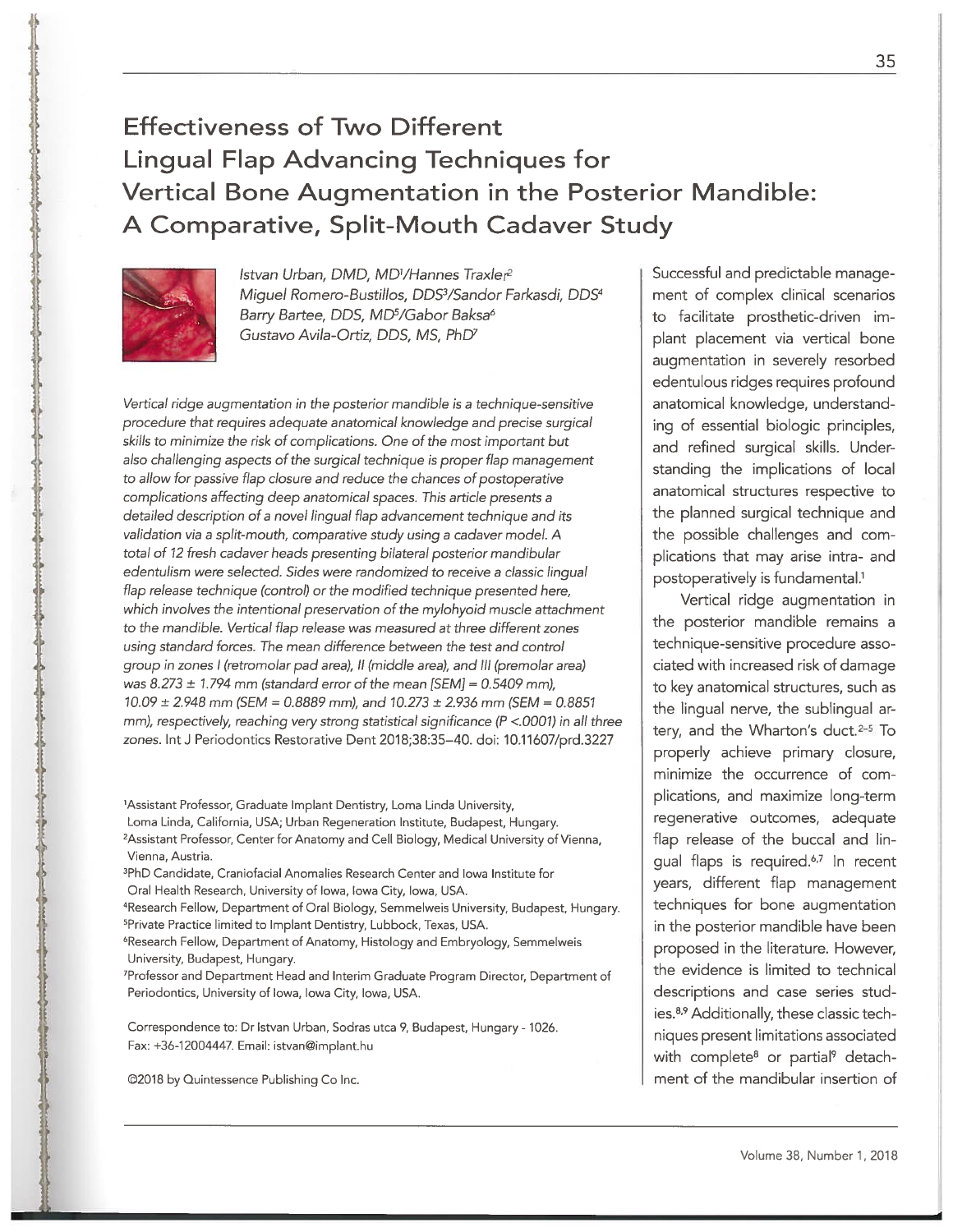the mylohyoid muscle, which may lead to serious postoperative complications. Hence, one purpose of this article is to describe a more conservative and predictable approach consisting of the advancement of the lingual flap via blunt preparation in three different anteroposterior zones while preserving the entire mylohyoid muscle attachment.

No comparative, controlled studies have investigated the amount of soft tissue release that may be achieved by applying different flap-releasing techniques in the posterior mandible. Hence, this comparative, split-mouth cadaver study was primarily aimed at evaluating the effectiveness, in terms of extent of lingual flap release, of the novel nondetaching technique to the classic muscle-detaching technique on fresh human cadaver heads. It was hypothesized that the novel technique is less invasive, is safer, and leads to more extensive flap release without the need to detach the mylohyoid muscle.

# **Materials and Methods**

#### Sample and Randomization

This study was conducted at the Institute of Anatomy of the Medical University of Vienna. Ethical approval to conduct the study was obtained from this same institution. A total of 12 fresh human cadaver heads missing all posterior mandibular teeth bilaterally and with comparable extents of alveolar ridge resorption were selected. In this split-mouth study, the surgical technique corresponding to each side was randomly assigned with a coin toss. All surgical procedures were performed by the same surgeon (IU) under the same environmental conditions to control for technical consistency.

#### Flap Management Technique

The control technique consisted of the classic mylohyoid release approach, as described elsewhere.<sup>8,9</sup> The test side received the mylopreservation technique, hvoid which considers three key anatomical zones (Fig 1) and follows a prescribed sequence.

# Tunneling and Lifting of the Retromolar Pad: Zone I

Following a straight supracrestal incision within the keratinized mucosa, the facial and lingual flap are carefully elevated. A periosteal instrument is used to gently reflect the retromolar pad (RP) from the bone and then pull it up in a coronal direction. Since this tissue tends to be very elastic and resistant, this step is relatively easy. This allows for the incorporation of the RP into the lingual flap (Fig 2a), which maximizes flap release and reduces the risk of perforation when working on zones II and III.

# Flap Separation with Mylohyoid Muscle Preservation: Zone II

After visual identification of the mylohyoid muscle insertion, the soft tissue superior to the muscle is gently pushed with blunt instruments in a lingual direction (Fig 2b). This

way, the flap can be separated from the superior fibers of the muscle in a minimally invasive fashion, without detachment of the muscular insertion.

# Anterior, Semiblunt Periosteal Release: Zone III

At the premolar region, where the mylohyoid muscle is attached deep in the mandible, flap reflection should be no deeper than in zone II. A semiblunt periosteal incision is performed with a no. 15 blade at a rotated perpendicular angle, using a sweeping motion (zone III) toward the middle zone (zone II). This maneuver provides flexibility to zone III and helps in preventing postoperative wound dehiscences, which typically occur if flap management is not adequate (Fig 2c). If adequately performed, this technique typically allows for sufficient flap release to achieve passive primary closure (Fig 2d).

#### Outcome Measurements

The amount of vertical flap release was measured bilaterally at zones I, II, and III from the alveolar crest to the margin of the lingual flap at two different timepoints: after initial flap elevation but before flap advancement maneuvers were initiated (baseline), and after flap release was completed (final). At baseline on both sides, the lingual flap was stretched until it reached its maximum passive stretch using a high-precision force gauge (SN-20 Series Force Gauge, Sundoo Instruments) connected to a straight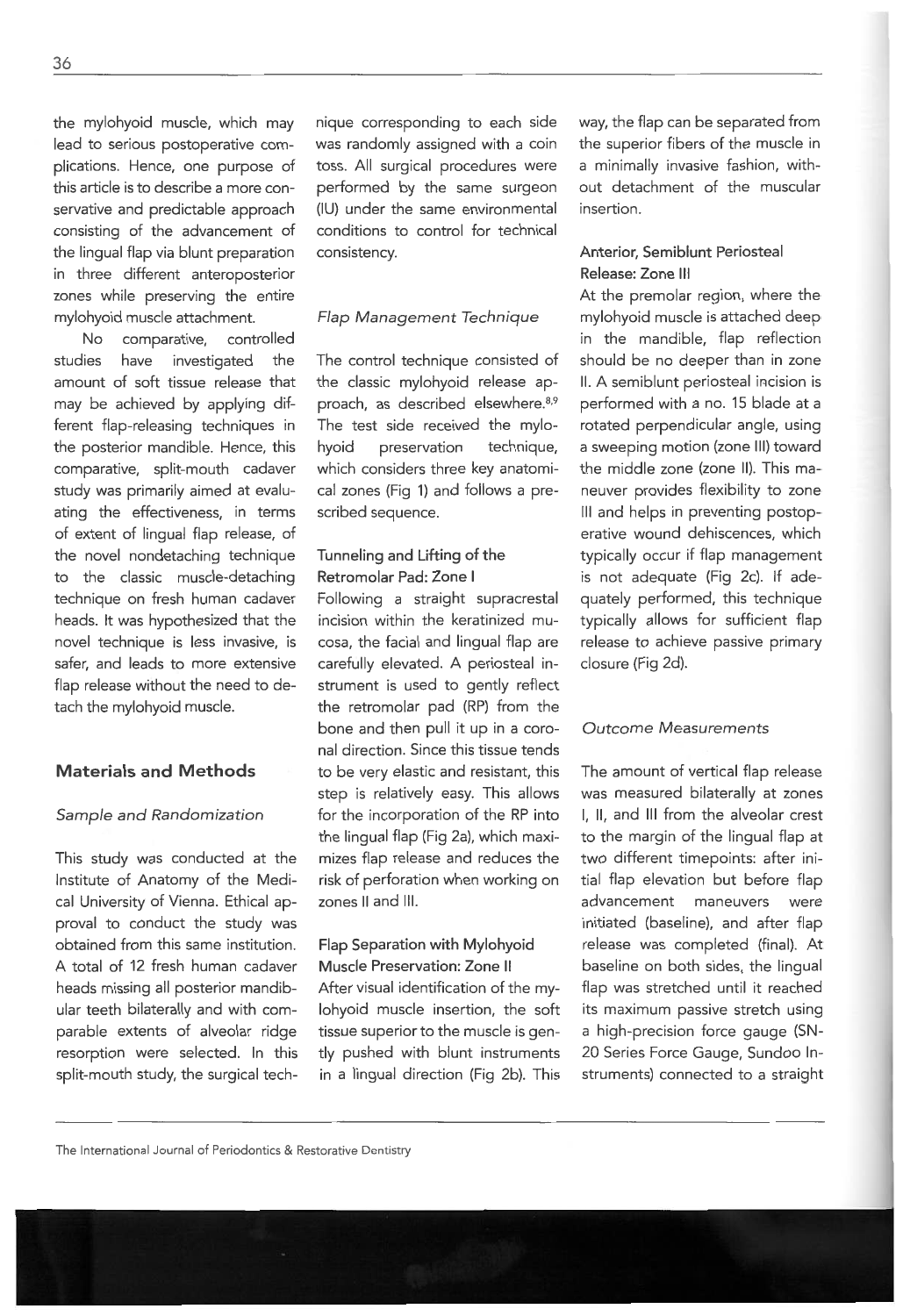

**Fig 2 (a)** *Elevation of the retromolar pad (zone I).* (b) *Careful elevation* of *the* soft tissue *located above the* superior *fibers* of *the mylohyoid muscle* using *a blunt* instrument *(zone II).* **(c)** *Semiblunt periosteal release*  using *the back end of a number 1 SC blade*  on *the* anterior area *of the flap (zone Ill).*  (d) Demonstration *of vertical flap release (-20mm).*

**Fig 1** *Illustration* (a) *and photograph* (b) *showing the* anatomy of *the typical* insertion *of the mylohyoid muscle* on *the internal* aspect of *the mandibular body and the location* of zones *I, II, and Ill.* 





mosquito forceps, as illustrated in Fig 3. The force was applied in a vertical direction following a perpendicular vector respective to the floor of the mouth. The same standard force was applied to stretch the flap after complete release was

achieved to maintain consistency between the baseline and final measurements at each surgical site. The standard force ranged from 1 to 1.2 N, depending on the inherent elastic properties of each specimen. Two previously trained and

calibrated examiners (B.B. and 1.U.) performed all the measurements in duplicate using a surgical probe scaled at intervals of 1 mm (Fig 4). When an agreement was not reached, independent measurements from both examiners were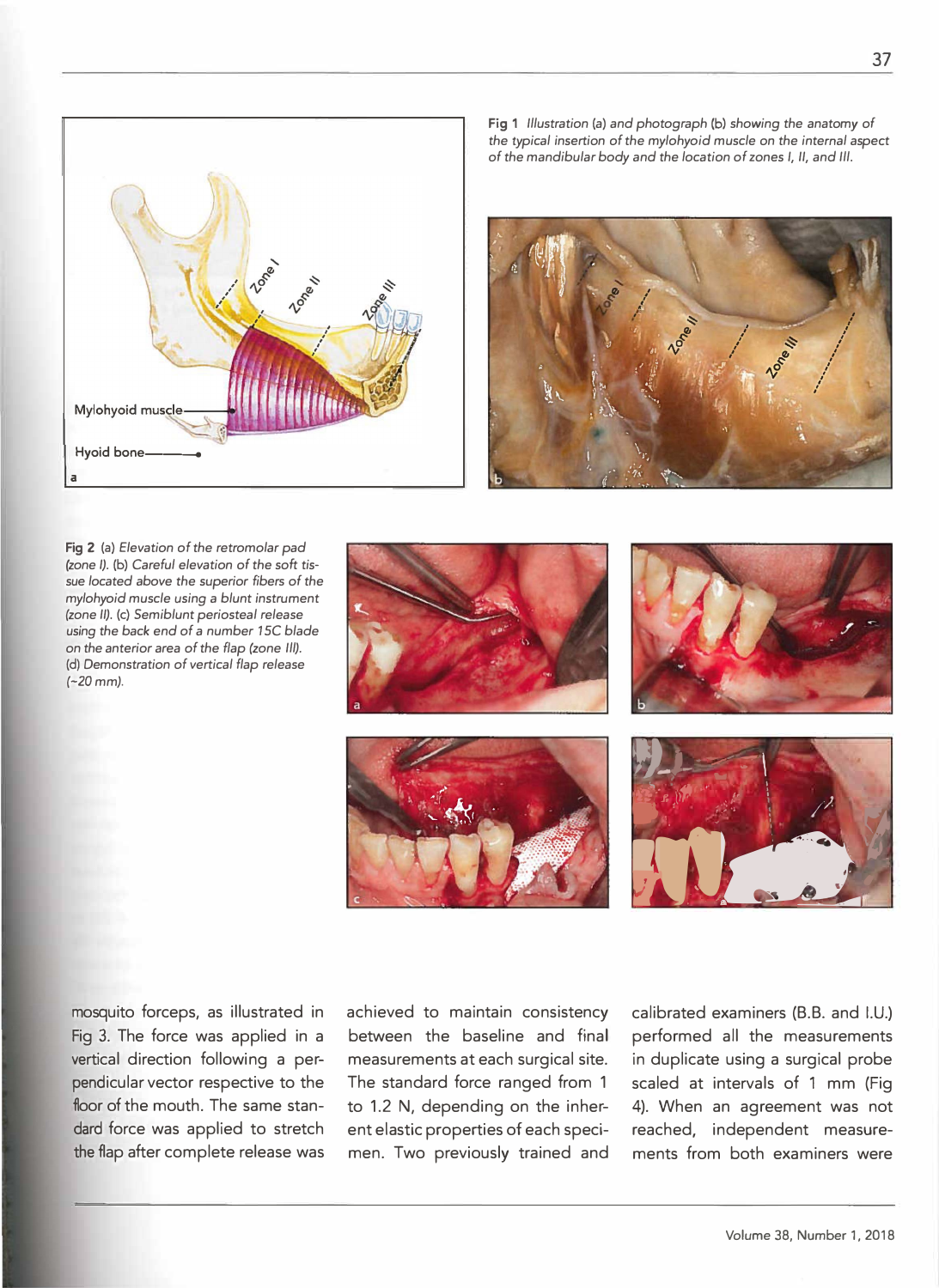

**Fig 3** *Force* gauge connected to *straight mosquito forceps* to *pull the released flap in a perpendicular direction respective* to *the* floor *of the mouth. Notice the applied* force *of*   $-1.1 N$ .



**Fig 4** Measurement *of the amount of vertical flap* release *using a calibrated probe.* 

| Table 1 Shapiro-Wilk Normality Test of the Study Data |         |       |                                    |       |          |             |  |  |  |  |
|-------------------------------------------------------|---------|-------|------------------------------------|-------|----------|-------------|--|--|--|--|
|                                                       | Zone I  |       | Zone II                            |       | Zone III |             |  |  |  |  |
|                                                       | Control |       | Test Control Test Control          |       |          | <b>Test</b> |  |  |  |  |
| Values (n)                                            | 11      | 11    | 11                                 | 11    |          |             |  |  |  |  |
| W                                                     | 0.8634  |       | 0.8969 0.9400 0.9342 0.8755 0.9203 |       |          |             |  |  |  |  |
| P                                                     | .0637   | .1694 | .5200                              | .4552 | .0911    | .3209       |  |  |  |  |
| Passed normality test? Yes                            |         | Yes   | Yes                                | Yes   | Yes      | Yes         |  |  |  |  |

respectively, reaching very strong statistical significance (P < .0001) in all of them (Table 2 and Fig 5). In proportional terms relative to the control, the test technique allowed for 8.2, 2.5, and 5.3 times more flap release in zones I, II, and III, respectively.

averaged and rounded up to the nearest millimeter. The mean values of all duplicate measurements were used for statistical analysis.

### *Statistical Analyses*

The differences between measurements per zone, expressed in millimeters, and the percentage of change between baseline and final flap advancement between the two techniques were calculated. Shapiro-Wilk normality test was performed to assess whether there was normality in the data set for both groups. Paired *t* test was performed to calculate flap release differences between the two surgical techniques per region, with the significance at  $\alpha$  = .05.

# **Results**

Specimen 3 suffered a flap tear on the control side at the time of establishing the baseline standard force, which prevented a fair comparison with the test side. Therefore, the data from this specimen were excluded from the analyses, resulting in a final sample of 11 heads and 22 surgical sites (11 test and 11 control). All the remaining data passed the normality test (Shapiro-Wilk) with *P* > .05 (Table 1).

The difference between the test and control group in zones I (RP area), II (middle area), and Ill (premolar area) was  $8.273 \pm 1.794$  mm (standard error of the mean [SEM]  $= 0.5409$  mm),  $10.09 \pm 2.948$  mm (SEM = 0.8889 mm), and 10.273  $\pm$  2.936 mm (SEM = 0.8851 mm),

### **Discussion**

In this comparative, split-mouth cadaver study, a novel technique (test) for the advancement of the lingual flap in posterior mandibular sites was found to be more effective than a classic flap management approach (control). The mean differences between techniques in terms of flap release were overwhelmingly in favor of the test, regardless of the anatomical zone, ranging from 8.273 to 10.273 mm (Table 2). Although the mean difference in release between groups in zone I (8.273 mm) was inferior to that observed in zones II (10.09 mm) and Ill (10.273 mm), that difference was proportionally far superior since the flap was released 8.2 times more in zone I, while in zones II and Ill the difference was 2.5 and 5.3, respectively.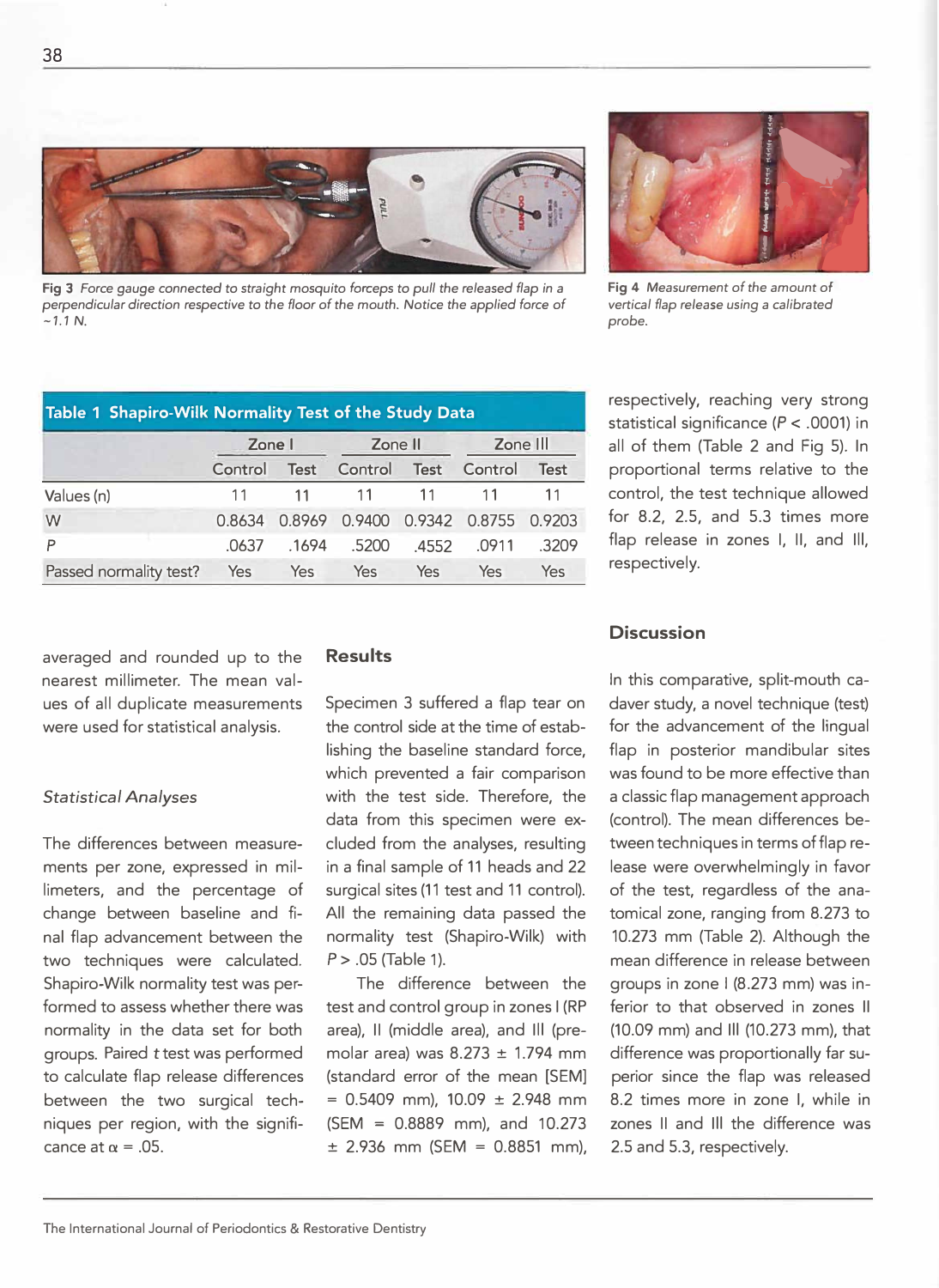

**Fig 5** *The mean and standard error of the mean for each group in zones I* (a), *II* (b), *and Ill* (c).

Unfortunately, it is not possible to contrast the present results with others since no other study involving a similar design and outcome measures was identified, leading the present authors to believe that this is the first study of its kind available in the literature.

Deliberate preservation of the mylohyoid muscle attachment to the body of the mandible in the present modified technique is intended to prevent the incidence of serious complications. As mentioned earlier, classic techniques involve either complete**8** or partial**<sup>9</sup>** detachment of the mylohyoid muscle from its mandibular insertion at the mylohyoid ridge. Complete detachment, however, may lead to disruption of the diaphragm of the floor of the mouth and may subsequently create a communication between the surgical area and the sublingual and/or submandibular space, which could trigger a severe medical complication in case of a postoperative infection. Partial reflection of the mylohyoid from the

# **Table 2 Flap Release Data (in mm) from Baseline to Final Flap Advancement for Each Zone on the Control and Test Sites**

|                | Zone I         |                | Zone II                  |             | Zone III       |             |  |
|----------------|----------------|----------------|--------------------------|-------------|----------------|-------------|--|
| Specimen       | Control        | <b>Test</b>    | Control                  | <b>Test</b> | Control        | <b>Test</b> |  |
| 1              | 1              | 12             | 5                        | 14          | 1              | 13          |  |
| 2              | 3              | 10             | 8                        | 17          | $\overline{2}$ | 18          |  |
| $\overline{4}$ | $\overline{2}$ | 10             | 11                       | 18          | $\overline{2}$ | 16          |  |
| 5              | 0              | 6              | 6                        | 19          | 0              | 10          |  |
| 6              | 0              | 8              | 8                        | 12          | 1              | 10          |  |
| $\overline{7}$ | 0              | $\overline{7}$ | $\overline{\phantom{a}}$ | 12          | 0              | 11          |  |
| 8              | 1              | 12             | 9                        | 20          | 3              | 14          |  |
| 9              | 1              | 10             | 5                        | 17          | $\overline{4}$ | 10          |  |
| 10             | 2              | 12             | 6                        | 17          | 6              | 14          |  |
| 11             | 0              | 8              | 5                        | 20          | 1              | 9           |  |
| 12             |                | 7              | 5                        | 15          | 6              | 14          |  |
| Mean           | 1              | 9.272          | 6.363                    | 16.45       | 2.363          | 12.636      |  |
| <b>SD</b>      | 1              | 2.195          | 2.46                     | 2.876       | 2.157          | 2.873       |  |
| <b>SEM</b>     | 0.301          | 0.661          | 0.741                    | 0.867       | 0.65           | 0.866       |  |
| Difference     | 8.273          |                | 10.09                    |             | 10.273         |             |  |
| P              | < .0001        |                |                          | < .0001     | < .0001        |             |  |

Zero values in the control group denote no change in flap release from baseline to final advancement.

internal part of the flap may result in excessive thinning of the central aspect of the flap when attempting

primary closure, as well as possible exposure of the graft to the oral environment in the early stages of